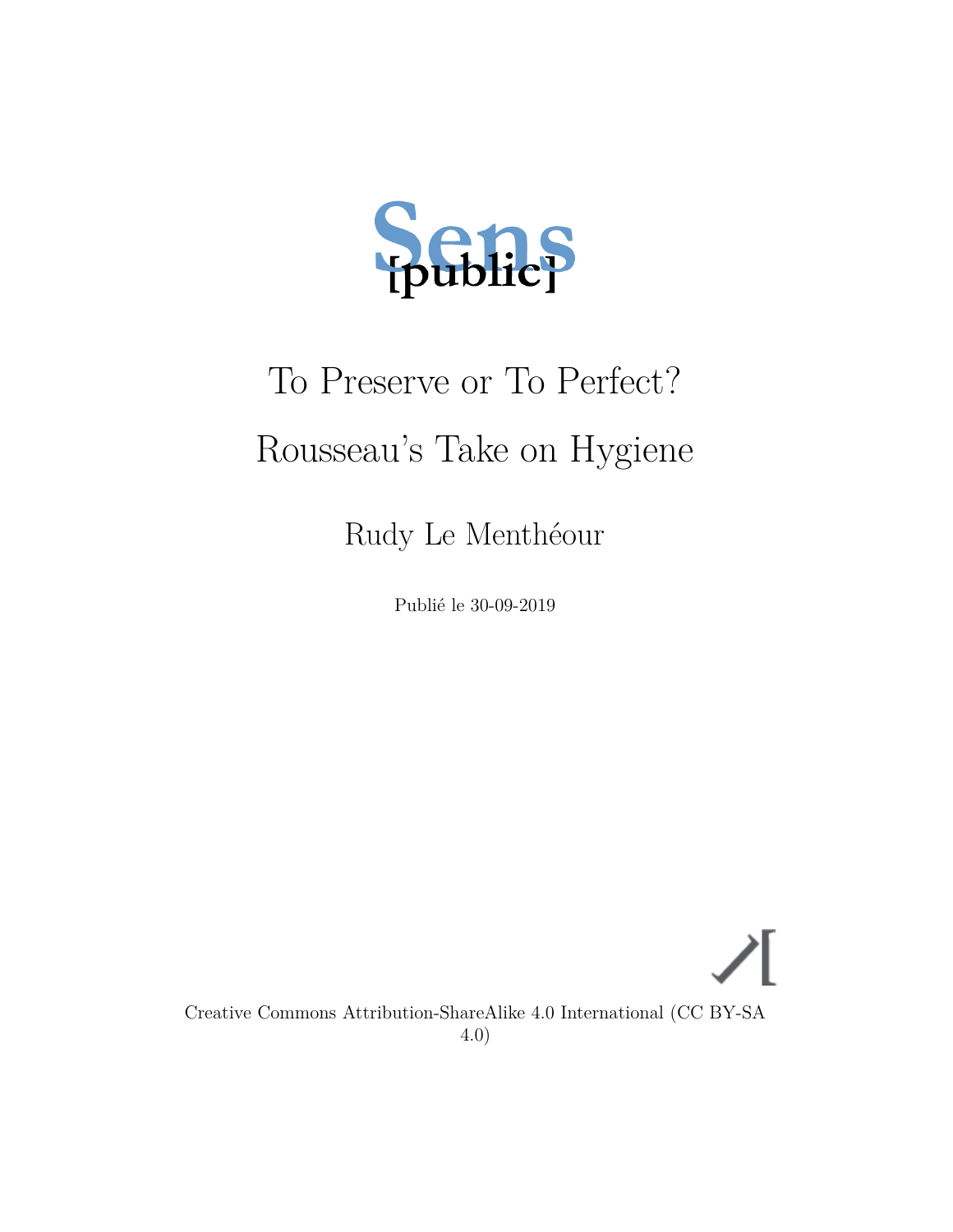#### **Résumé**

L'hygiène a constamment été sous-évaluée chez Rousseau. Cet article examine les raisons qui ont conduit à une telle omission et réévalue l'hygiène comme une source majeure d'inspiration pour Rousseau. Une telle réévaluation suppose de réhabiliter l'hygiène comme une branche de la médecine en perpétuelle expansion au fil du XVIII<sup>e</sup> siècle. Si Rousseau a emprunté beaucoup de concepts et d'approches à l'hygiène, en retour les hygiénistes l'ont accepté comme un des leurs. Cette réévaluation de l'apport de Rousseau à l'hygiène a également pour effet de transformer notre vision de l'histoire de l'hygiène aux XVIII<sup>e</sup> et XIX<sup>e</sup> siècles : son approche ne menait pas en effet à l'hygiène publique, mais plutôt à ce que l'on pourrait nommer une « hygiène politique ». En estimant à nouveaux frais la contribution de Rousseau à l'hygiène, nous serons davantage en mesure d'éviter une vision téléologique de ce champ.

#### **Abstract**

Hygiene has been constantly undervalued in Rousseau's work. This article considers the reasons that led to such a dismissal and reevaluates hygiene as a major source of inspiration for Rousseau. Such a reevaluation implies rehabilitating hygiene as an everexpanding subfield in 18th-Century France. If Rousseau borrowed many concepts and approaches to hygiene, hygienists accepted in return Rousseau as one of their own. Reexamining Rousseau's take on hygiene has major implications on the way one conceives the evolution of hygiene over the course of the  $18<sup>th</sup>$  and the  $19<sup>th</sup>$ centuries: his approach did not lead toward "public hygiene," but toward what might be better defined as "political hygiene." By reappraising Rousseau's contribution, we will be better equipped to avoid a teleological conception of hygiene.

**Mot-clés** : Rousseau, hygiène, anthropologie, morale, politique, matérialisme, républicanisme

**Keywords**: Rousseau, hygiene, anthropology, morals, politics, materialism, republicanism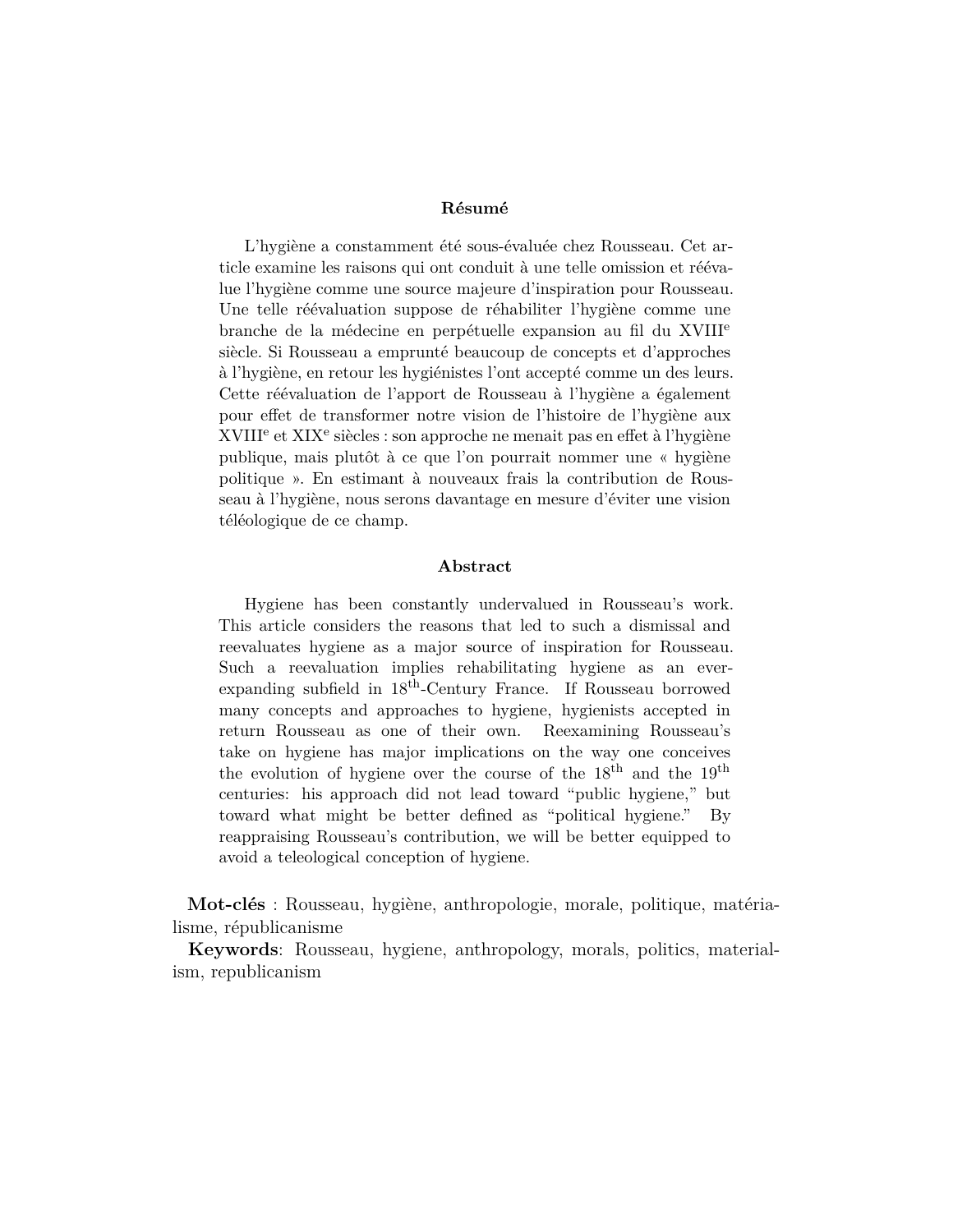# **Contents**

| What Hygiene meant for Rousseau $\dots \dots \dots \dots \dots \dots \dots$ 6 |  |  |  |  |  |  |  |  |  |
|-------------------------------------------------------------------------------|--|--|--|--|--|--|--|--|--|
| What Rousseau meant for Hygienists $\ldots \ldots \ldots \ldots \ldots$       |  |  |  |  |  |  |  |  |  |
|                                                                               |  |  |  |  |  |  |  |  |  |
|                                                                               |  |  |  |  |  |  |  |  |  |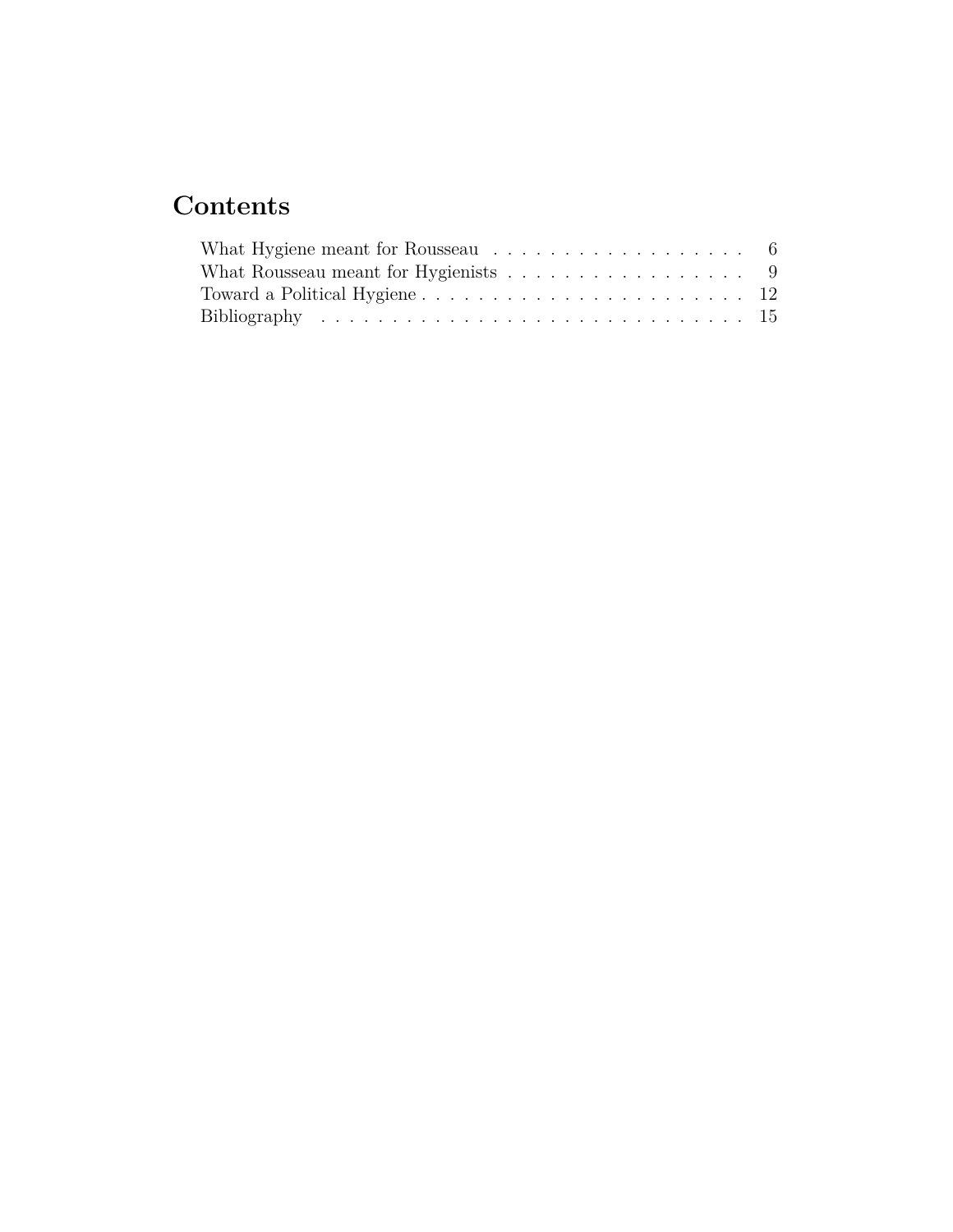## To Preserve or To Perfect?

### Rudy Le Menthéour

The reason why Jean-Jacques Rousseau proves particularly relevant for our times relates not only to his historical importance as the inventor of the modern autobiography or as a source of inspiration for anyone who attempts to revive the ideals of classical republicanism. His prominent role in the field of hygiene—both physical and moral—explains why he is still so meaningful in our troubled times. This probably sounds like an exaggeration, but my main endeavour in this article will be to show why we should take hygiene seriously in spite of its current rather trivial status.

According to the "Frenchman", a character that personifies French public opinion in Rousseau's *Dialogues*, we should read Rousseau's theoretical works backwards, thus starting with *Émile*, because it contains the ultimate principles of his system[1](#page-3-0) . As we know, of all Rousseau's works, *Émile, or On Education* borrows most extensively from hygiene:

He rails a lot against medicine and constantly plays the physician; he is unwilling to take care of a pupil that would be too delicate: his treatise is to be used for healthy and robust children only. Most of the precepts he keeps rehashing are very good, but he borrows them from all the medical dissertations that have been defended at the university these past years<sup>[2](#page-3-1)</sup>.

And yet, most scholars consider hygiene a non-essential aspect of Rousseau's system. Before trying to redeem this flaw, it would be logical to understand

<span id="page-3-0"></span><sup>1</sup>See *Rousseau Judge of Jean-Jacques*, in *The Collected Writings of Rousseau* [\(1990](#page-16-0)), eds. Roger D. Masters and Christopher Kelly, vol. 1, p. 211.

<span id="page-3-1"></span><sup>2</sup>*Journal de Bachaumont*, quoted in Rousseau, *Correspondance Complète* ([1970\)](#page-16-1), t. XI, Appendice 260, p. 288. Unless otherwise indicated, all translations are mine.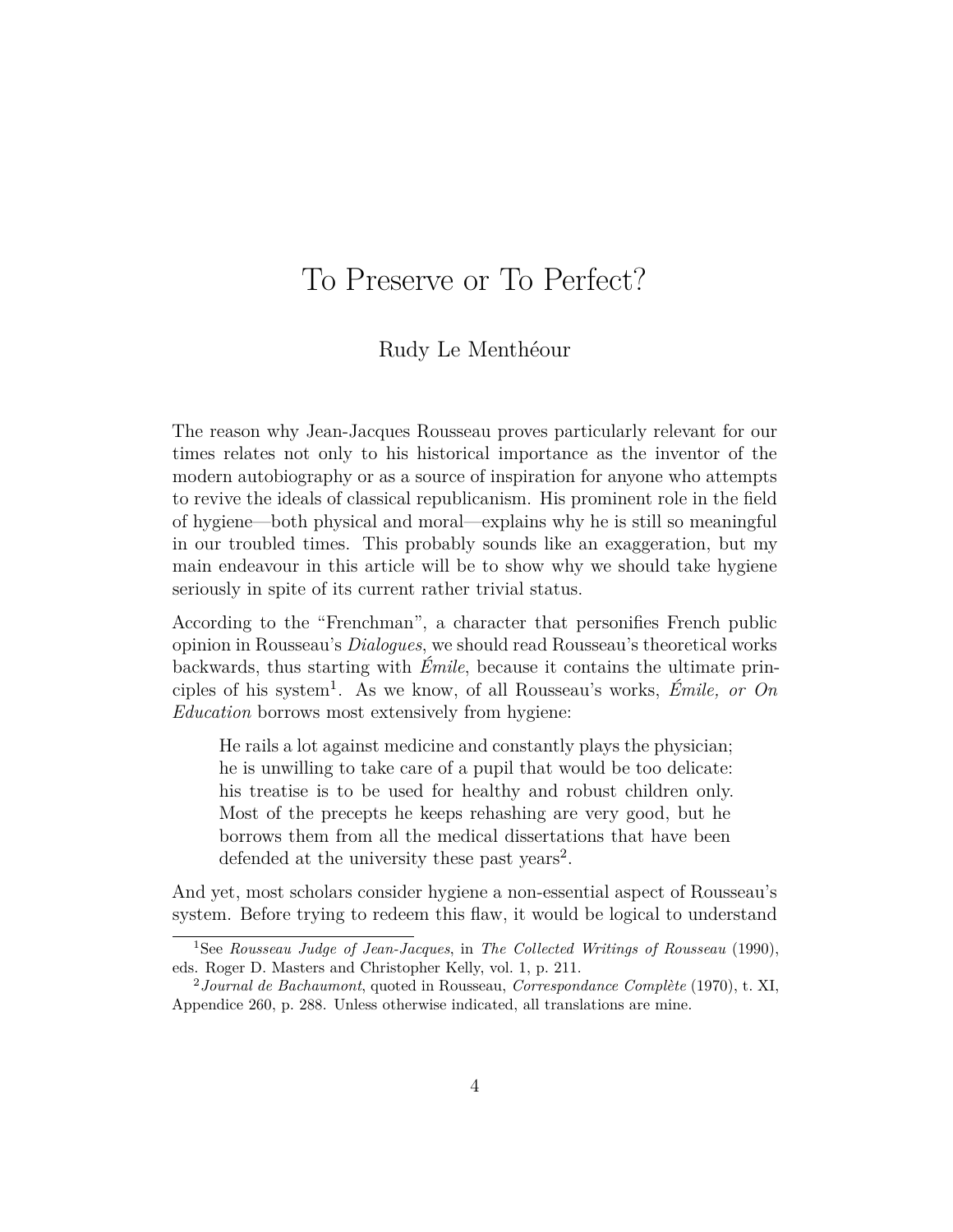the origin of this defect. I see four main reasons for dismissing or underestimating hygiene in Rousseau's work.

First, Rousseau's attraction to hygiene has been obfuscated by his numerous attacks on medicine and physicians in general. That being said, many readers in his time noted Rousseau's contradictory stance as he referred frequently to medical theories.

Secondly, for most of the  $20<sup>th</sup>$  century, many Rousseau scholars were obsessed with proving that Rousseau was a legitimate philosopher, and thus, according to the German idea of philosophy, that he developed a perfectly consistent system. In this context, hygiene appeared as a mere distraction in the quest for Rousseau's philosophical rehabilitation.

Third, the plasticity of the field of hygiene in the long  $18<sup>th</sup>$  century is forgotten. According to its classical definition, hygiene was but one of the five parts or branches of medicine. Alongside physiology, pathology, semiotics and therapeutics, hygiene was defined as the art of preserving health by controlling the six non-naturals (air, diet, exercise, sleep & watch, evacuations, passions). But by the end of the  $18<sup>th</sup>$  century, hygiene had become something much broader. A disciple of Félix Vicq d'Azyr (considered a forerunner of public hygiene), Moreau de la Sarthe thus defined hygiene as "the application of [physiological and medical] knowledge to the usual art of living[3](#page-4-0) and to the manner of establishing a common basis for health, morality and happiness." (Moreau de la Sarthe [1800](#page-15-0), v) As early as 1801, Jean-Noël Hallé made a distinction between private and public hygiene, and considered *mores*, national character, monuments, human races and public education as legitimate topics for his lessons. To sum this up, during the Enlightenment, hygiene expanded from the physical to the moral domains and from the individual to the political or public fields.

Lastly, by focusing on Rousseau's spectacular use of Buffon's natural history in his *Second Discourse*, the elements of his "theory of man" (Rousseau [2001,](#page-16-2) 9:31) have been too exclusively tied to Buffon's anthropology without any reference to hygiene, in spite of the fact that Buffon offered many hygienic rules and that his approach to natural history was applied to hygiene by physicians, like Charles-Augustin Vandermonde (*Essai sur la manière de perfectionner l'espèce humaine* [*An Essay on the Manner of Perfecting the*

<span id="page-4-0"></span><sup>&</sup>lt;sup>3</sup>The original French reads as "*art usuel de la vie*", a term borrowed from Cabanis.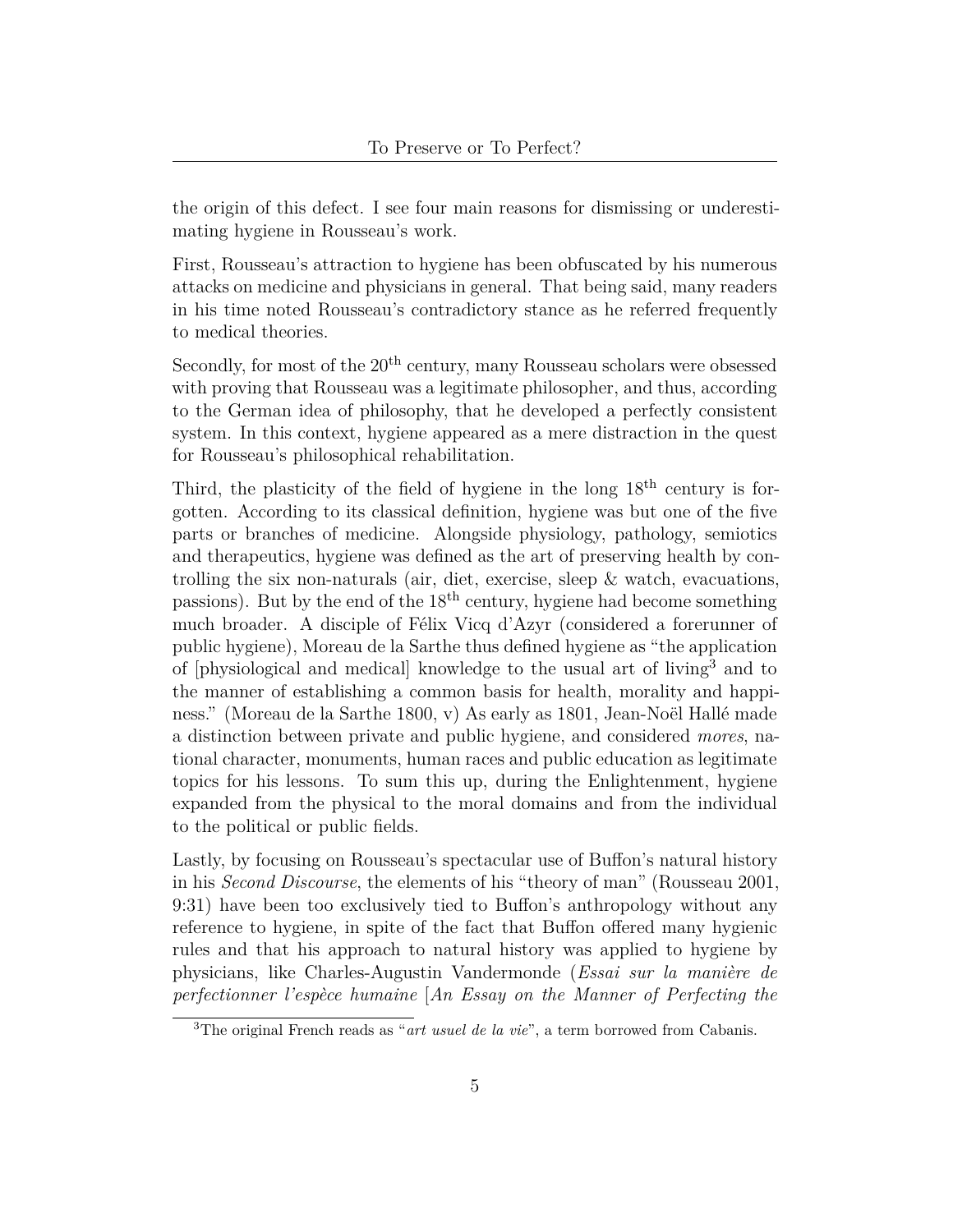*Human Species*], published 1756, six years before *Émile*). Rousseau's "theory of man" may well have affinities with hygiene in a broad sense as with the natural history of man.

Having explained, albeit inexhaustibly, why hygiene has constantly been underestimated in Rousseau's work, I will consider three main questions that deserve our attention: what is the significance of hygiene for Rousseau's "theory of man"? What is the relation between Rousseau's focus on hygiene and its metamorphosis as a (sub)discipline in early modern France? Lastly, what are the political implications of Rousseau's reliance on hygiene, if any?

#### <span id="page-5-0"></span>**What Hygiene meant for Rousseau**

One of the clearest signs that Rousseau took hygiene seriously can be found in his description of *Sensitive Morality, or The Wise Man's Materialism*, a project he started working on during his retreat at the *Ermitage* in 1756-1757, which he never completed (if we are to believe the narrative provided by his *Confessions* more than a decade later):

I was meditating a third work whose idea I owed to some observations made on myself […]. It has been noticed that in the course of their life, the majority of men are often unlike themselves and seem to be transformed into entirely different men. I did not want to write a book in order to establish such a wellknown thing: I had a newer and even more important object. It was to look for the causes of these variations and to pay particular attention to the ones that depend on us to show how we could direct them ourselves so as to make ourselves better and more certain of ourselves. For it is indisputably more difficult for a decent man to resist already completely formed desires which he ought to overcome, than to forestall, change, or modify these same desires in their source if he were in a position to go back to it. […] By probing myself and by seeking in others what these different manners of being depended on, I found that in large part they depended on the prior impression of external objects, and that – since we are continuously modified by our senses and our organs – in our ideas, in our feelings, in our very actions we carried the effect of these modifications without being aware of it.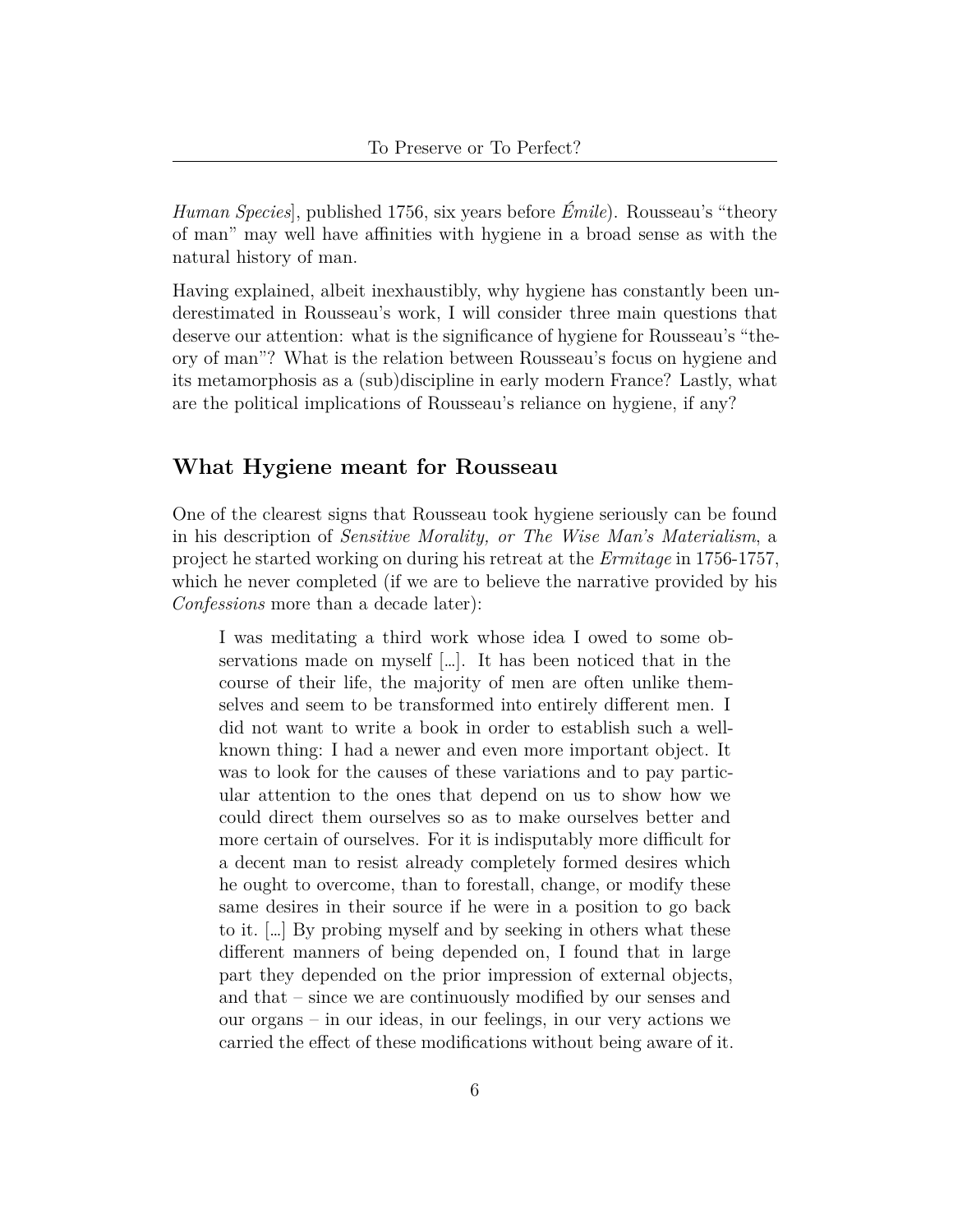The striking and numerous observations I had collected were beyond all dispute, and by means of their physical principles, they appeared to me suitable for providing an external regimen which – varied according to circumstances – could put or maintain the soul in the condition most favorable to virtue. From how many errors would reason be saved, how many vices would be kept from being born if one knew how to force the animal economy to favor the moral order it so often troubles! Climates, seasons, sounds, colors, darkness, light, the elements, food, noise, silence, motion, rest, all act on our machine and consequently on our soul; all offer us a thousand almost guaranteed holds for governing in their origin the feelings by which we let ourselves be dominated. (Rousseau [1995](#page-16-3), 5:343)

We might ascribe different sources to this sophisticated project; we might, for instance, argue that Rousseau was in fact inspired by a Stoic model of a circumstantial morality (i.e. second-rate prudence) as opposed to perfect wisdom. But in my view, this project was hygienic to its core. Granted, this hygienic approach was updated to fit the most recent French philosophical developments, namely the introduction of John Locke's sensationalist method by Abbé Condillac. When enumerating the causes of the modifications of the self, Rousseau combined different categories of sensations (sounds, colours, noise) with some of the traditional "non-natural causes" (food, motion, rest). The project was also hygienic in purpose, as "sensitive morality" was aimed at *preventing* instead of curing passions, at predisposing one's will to virtue instead of engaging in a direct fight against vice.

But Rousseau's project of an "external regimen" went well beyond the mere hygiene of passions (i.e. a focus on the sixth non-natural), as he considered the interaction of body and soul. By attempting to master a set of physical causes in order to avoid corrupting one's soul, Rousseau was offering his own "hygiene of the soul", thus renewing a tradition established by Galen in his treatise known under its Latin transcription, *Quod animi mores corporis temperamenta sequantur*, which translates to "That the Faculties of the Soul/Mind Follow the Temperament of the Body." In this text, the physician analyzed the influence of physical causes on the health of the soul. This approach was so common one could read its rather formulaic description in Robert James' *Medicinal Dictionary*, a work made accessible to French readers thanks to Denis Diderot's translation: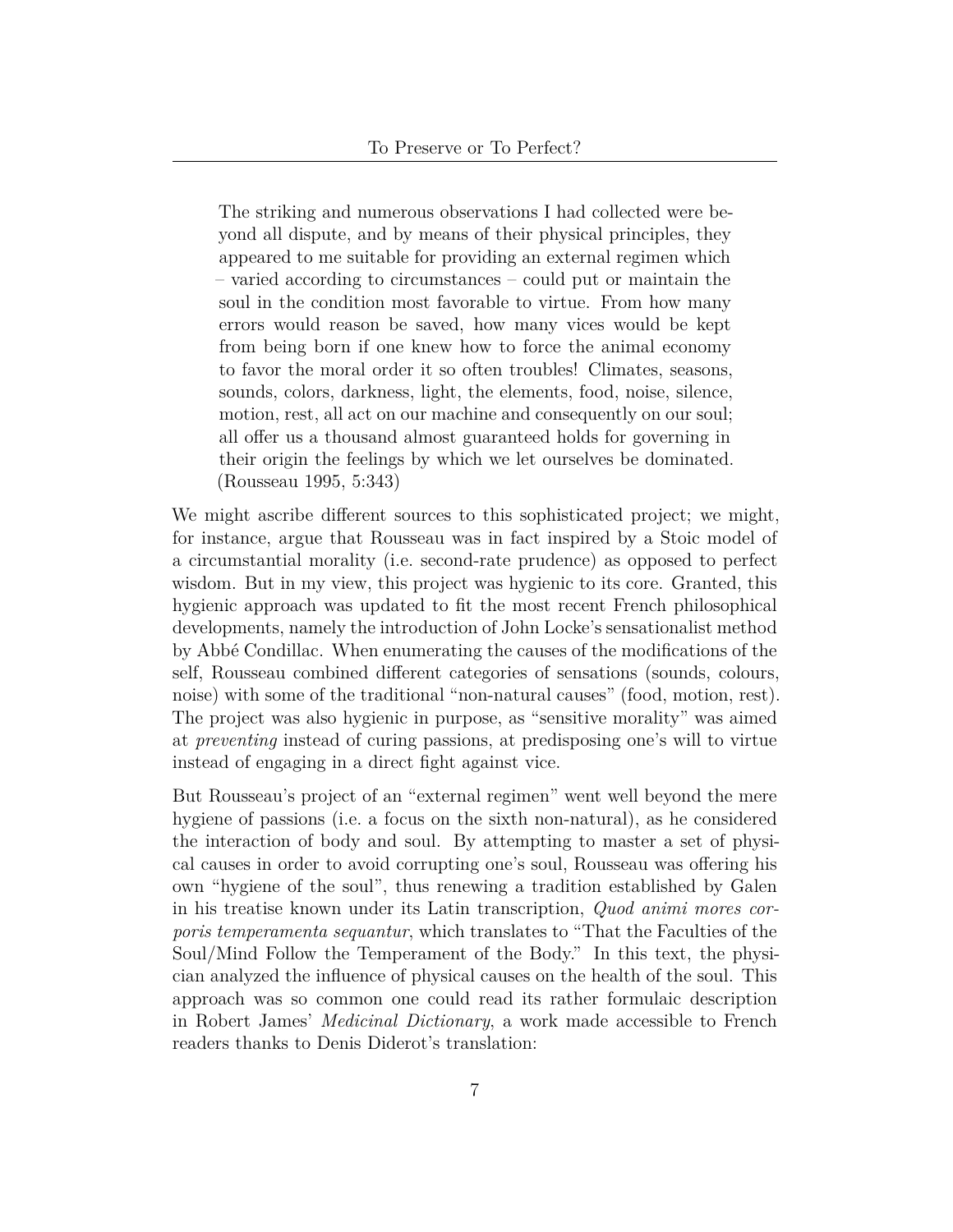Health is a right Disposition of the Body, and all its Parts, for performing their several Functions […]. The Word is, also, transfer'd to the Mind, and in that Sense means a just Disposition of the rational Powers, and the Passions, for their proper Actions; and this, in a great measure, depends on bodily Health<sup>[4](#page-7-0)</sup>.

Before Rousseau, Antoine Le Camus had already engaged in a similar project. In his preface to the *Medicine of the Mind* (1753), he expressed his intention in these terms:

Having carefully considered the physical causes that, by modifying bodies in different ways, also alter mental dispositions ["disposition des esprits"], I convinced myself that, by using these different causes, or by artfully imitating their power, one would manage to redeem by purely mechanical means the vices of both our understanding and our will. (Le Camus [1753,](#page-15-1) VII–VIII)

Robert James' definition is also a good testimony of the way many physicians dispensed with the metaphysical conundrum of *soul*/body relations, by referring to the *mind*/body couple. This evolution betrayed a progressive shift from the old-fashioned *moral* hygiene to a new *mental* hygiene. But we should note that Rousseau does not follow this more or less overtly materialistic trend, whereas Le Camus fully embraces this discursive evolution. Although their conceptions of a hygienic virtue first seem similar, Rousseau and Le Camus were far from sharing the same philosophical assumptions. Rousseau carefully avoided delving into physiology, whereas Le Camus was willing to base moral hygiene entirely on physiology.

Although Rousseau's project was never completed, hygiene, as an overarching approach, did prevail in one of his major works, *Émile, or On Education* (1762). I will not spend too much time listing all the rules of corporal hygiene Rousseau borrowed either from Buffon's natural history of man or medical treatises of his time. As many other promoters of hygiene in the Enlightenment, Rousseau praised breastfeeding and cold baths, and harshly condemned swaddling. Even if not all physicians would agree with his precepts,

<span id="page-7-0"></span><sup>4</sup>James [\(1743](#page-15-2)), vol. 2, s.v. « Hygieia, Hygeia ». Later published in France as the *Dictionnaire universel de médecine, de chirurgie, de chymie, de botanique, d'anatomie, de pharmacie et d'histoire naturelle…*, *traduit de l'anglois […] par Mrs. Diderot, Eidous et Toussaint…* (James [1746](#page-15-3)).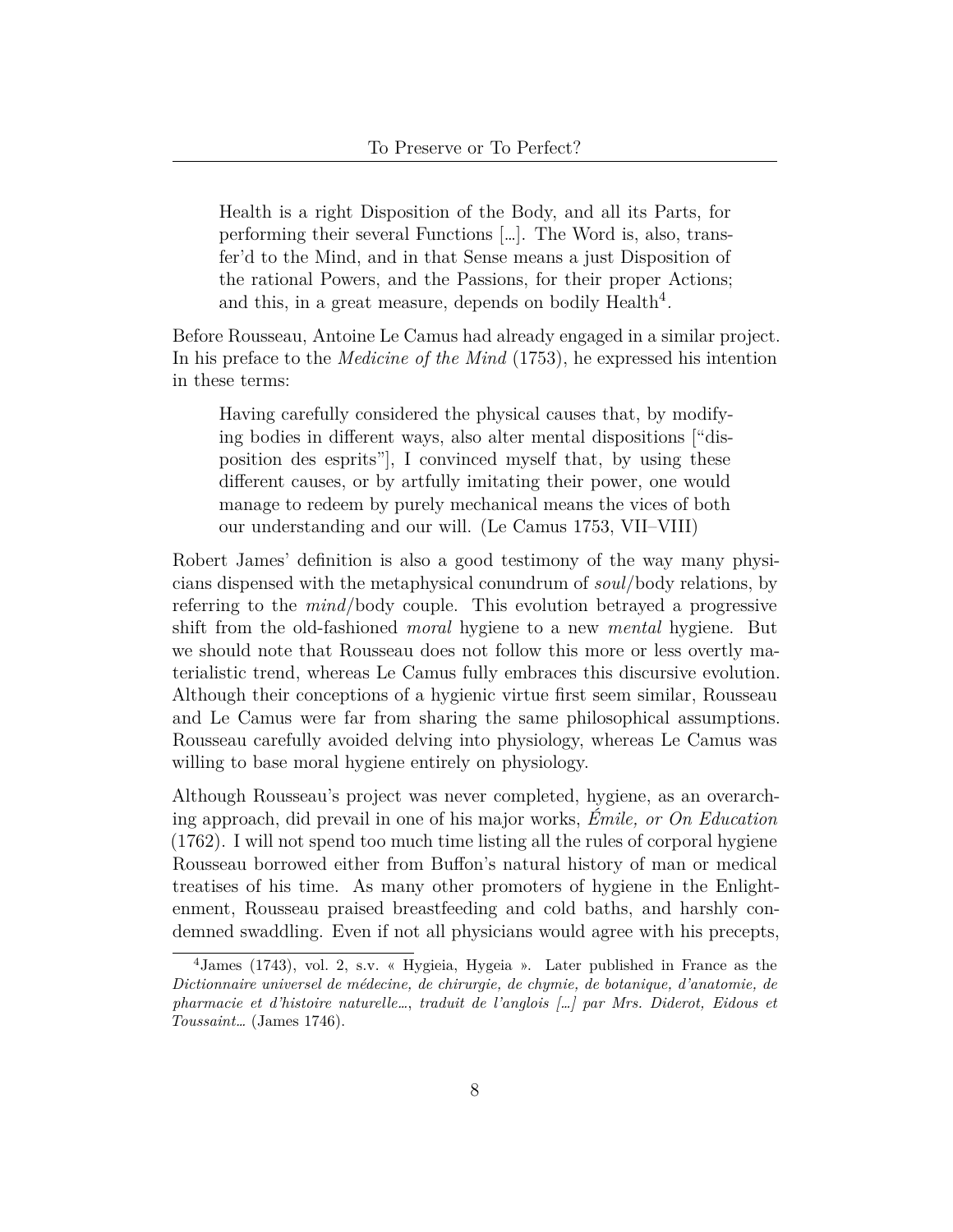Rousseau was clearly carving out an intellectual space for himself within the field of hygiene.

In fact, *Émile* was not only a treatise on education full of hygienic rules. The central concept of negative education bears much resemblance to the ideals of *natura medicatrix*. In this sense, Rousseau's educative project seems very close to moral hygiene (see Le Menthéour [2012](#page-15-4), 270–72): the "governor" has to prevent his pupil from falling into vice as long as possible. According to Rousseau's moral theory, this means the governor should constantly strive to prevent his pupil's self-love ("*amour de soi*") from degenerating too easily or, in clearer terms, too early into comparative vanity ("*amour-propre*"). Indeed, given mankind's current state of civilization, there is no way to escape the social curse of vanity, i.e. the absurd desire to prevail over others, including in their own minds. The emphasis on physical hygiene is also to be understood as a means to delay any consideration of moral matters. In Rousseau's treatise, physical hygiene cannot be separated from moral hygiene: they are the two sides of a single approach to private education and, more generally, to the development of mankind.

When evaluating to which degree Rousseau's moral theory is indebted to hygiene, we should not be misled by the condemnation of medicine and physicians in *Émile*. This kind of criticism had become common in treatises on hygiene that celebrated *natura medicatrix* while harshly condemning physicians that overestimated their own art and were not humbled by nature's healing powers<sup>[5](#page-8-1)</sup>.

### <span id="page-8-0"></span>**What Rousseau meant for Hygienists**

We have seen how Rousseau borrowed some of his concepts on hygiene in a broad sense. Now we consider the reverse: did Rousseau have any significant impact on the physicians of his time and on the overall trajectory of hygiene as a discipline later on? The answer is yes, on both counts. Rousseau did not invent the physico-moral approach, but he clearly reinforced a trend that

<span id="page-8-1"></span><sup>&</sup>lt;sup>5</sup>From a theological perspective, Rousseau's extensive use of hygiene was totally consistent with his pelagian tendency, that is, with his belief in the natural goodness of mankind, as opposed to any emphasis on original sin. This explains why his *Profession of Faith* fits well in the general structure of a work that claims to be both a treatise on education and a theory of natural goodness.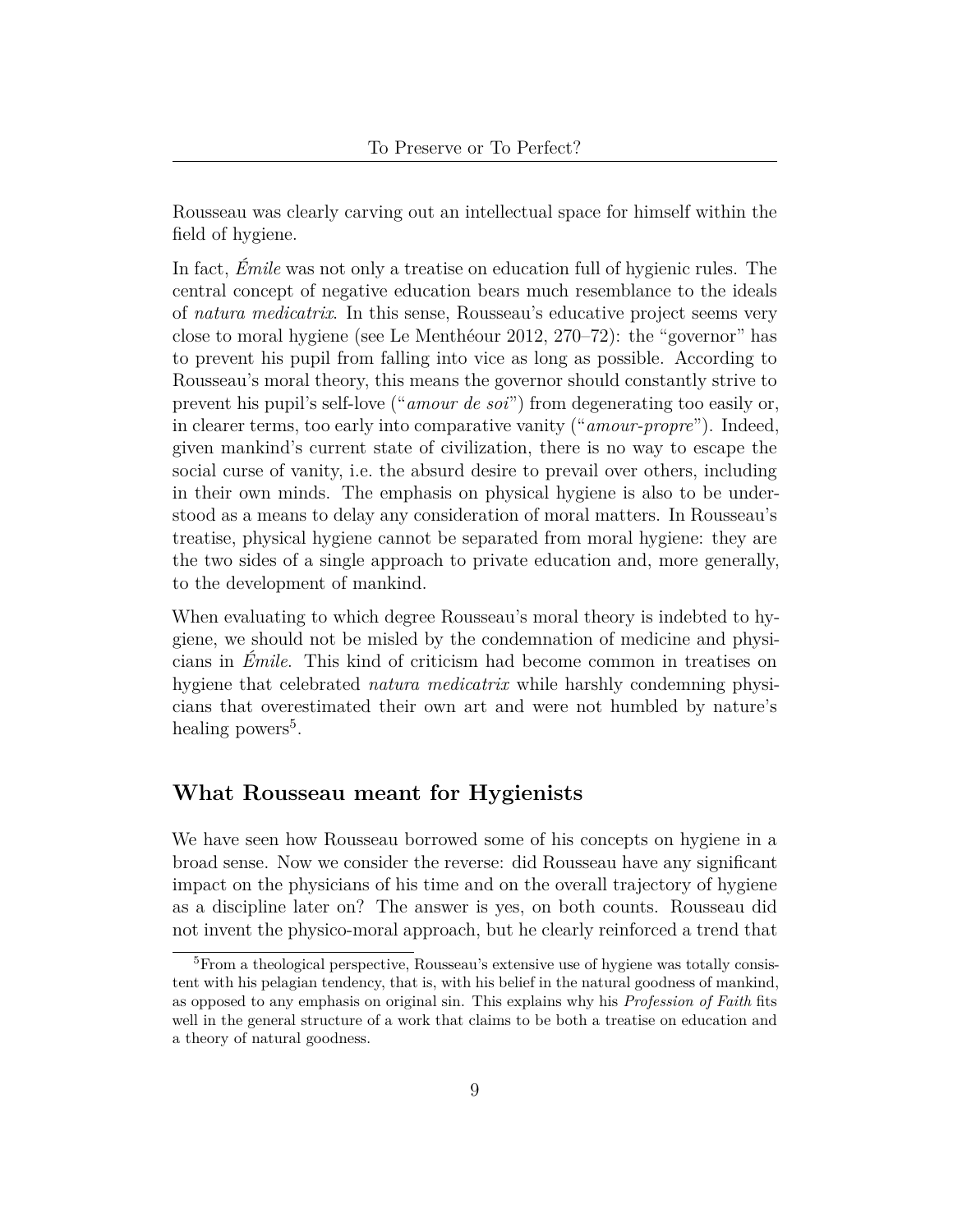was already there when he published *Émile* in 1762. Some critics (such as Anne Vila) have already stressed how close Rousseau and the famous Swiss hygienist Samuel Auguste Tissot were, so we will not spend too much time on their highly significant friendship (see Vila [1998](#page-16-4), 182–224).

Although physiological causes were frequently summoned by Tissot, his whole argument aimed at developing a new form of moral hygiene that could gain the same public authority as religion. His ultimate goal was not at all to impose a deterministic view of mankind, but to improve the way of life relating to certain categories of the population more vulnerable to diseases. Those "at risk" included "people in general" (i.e. commoners), men of letters ("*gens de lettres*"), people of fashion ("*gens du monde*", i.e. high-class city dwellers whose tastes were shaped by the Court) and teenagers (prone to masturbation, considered a self-destructive practice)<sup>[6](#page-9-0)</sup>. Although Rousseau did not address each of these highly vulnerable populations in a separate admonition, he strove to change people's way of life, starting with high-class parents and their degenerate offspring. In spite of this more general approach, Rousseau and Tissot were exactly on the same page. While Rousseau got inspiration from hygienists, a well-known hygienist like Tissot paid his tribute to Rousseau very early on. In a letter to Rousseau from 1762, right after the publication of *Émile*, Tissot praised his correspondent in these terms:

I will benefit from your observations, and I will learn from you the only useful art in medicine—the art of observing. You will see, Sir, in *l'Avis au Peuple*, p. 520, that we almost share the same opinion on this Science… *L'Onanisme* will finally prove to you that there was a physician that saw to its fullest extent the danger of this odious practice you attack so vehemently who was brave enough to reveal this peril<sup>[7](#page-9-1)</sup>.

But not all hygienists would share Rousseau's physico-moral approach to medicine. As a matter of fact, there was a another trend within the subfield of hygiene, namely a tendency to deliberately alter the old classification of

<span id="page-9-0"></span><sup>6</sup>See, respectively, Samuel Auguste Tissot, *Avis au peuple sur sa santé* [\(1761](#page-16-5)) ; *De la santé des gens de lettres* ([1758\)](#page-16-6) ; *Essai sur les maladies des gens du monde* [\(1770](#page-16-7)) ; *L'Onanisme* ([1760\)](#page-16-8).

<span id="page-9-1"></span><sup>7</sup>Jean-Jacques Rousseau, Letter 1966, Tissot to Rousseau, Lausanne, July 8, 1762, in Rousseau ([1970,](#page-16-1) 239).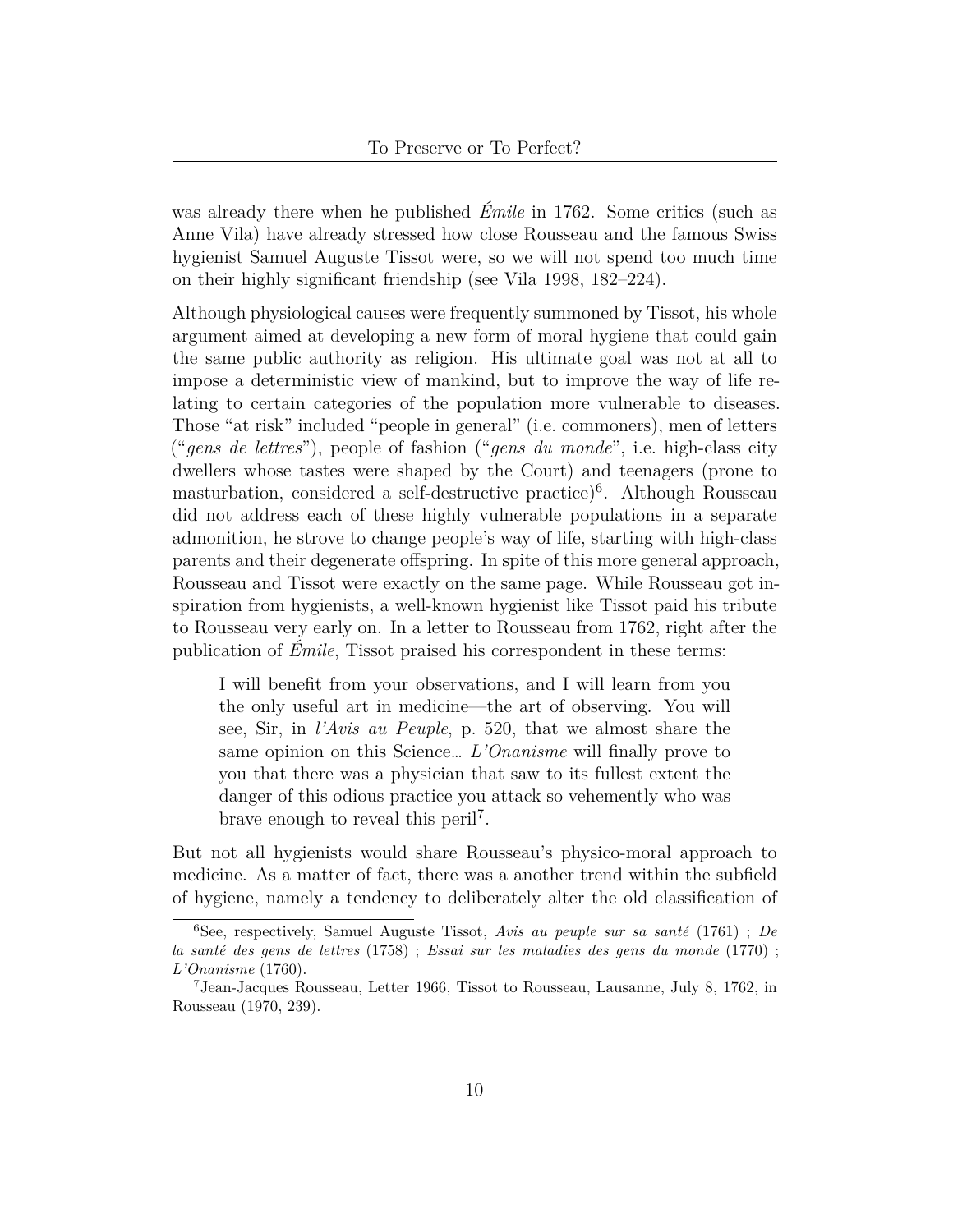the branches of medicine (physiology, pathology, therapeutics, semiotics and hygiene) so as to merge hygiene and physiology.

Antoine Le Camus clearly participated in this second trend insofar as the mental hygiene he promoted would dispense altogether with the duality of body and soul and replace it with body and mind or body and brain. But this is not the only form that a new materialistic hygiene could take in the second half of the  $18<sup>th</sup>$  century. Hygiene could also be conceived of as the radically new art of perfecting the human species, thus making obsolete the classical definition of hygiene as the art of preserving health. The most vocal representative of this trend was the author of an *Essay on the Manner of Perfecting the Human Species*, Charles-Augustin Vandermonde:

Nature, in all her works, has general laws from which she sometimes seems to stray depending on the circumstances. She keeps the first moulds of each species, which she uses to shape the models. She varies the formation of individuals, but remains constant in the creation of species. It seems that to animals and plants that are able to reproduce, she has given the faculty of altering and perfecting themselves, and that in spreading beauty and goodness everywhere, she has left us the power to modify them in a thousand different manners but without distancing us from the original imprint. It is up to us to awaken nature and elevate its works by perfecting the form of the individuals: we must transport seeds and flowers, change animals' climates, mate them with foreign males or with females from another country, mix and cross the races, and by these means, maintain a kind of general commerce among all the beings of the universe. (Vandermonde [2015](#page-16-9), 85)

Vandermonde was not a particularly original thinker. In fact, he borrowed most of his ideas (and sometimes his sentences) from Georges Louis Leclerc de Buffon's monumental *Histoire Naturelle*. But the radical novelty of his endeavour lay in the way he transferred Buffon's theory of the prototype from its original field (natural history) to hygiene. This audacious transfer allowed Vandermonde to invent what would later be called "eugenics" (Vandermonde [2015](#page-16-9), 11–31).

So, when Rousseau aligned with advocates of the physico-moral approach, like Tissot, he was at the same time fighting a new brand of physiologi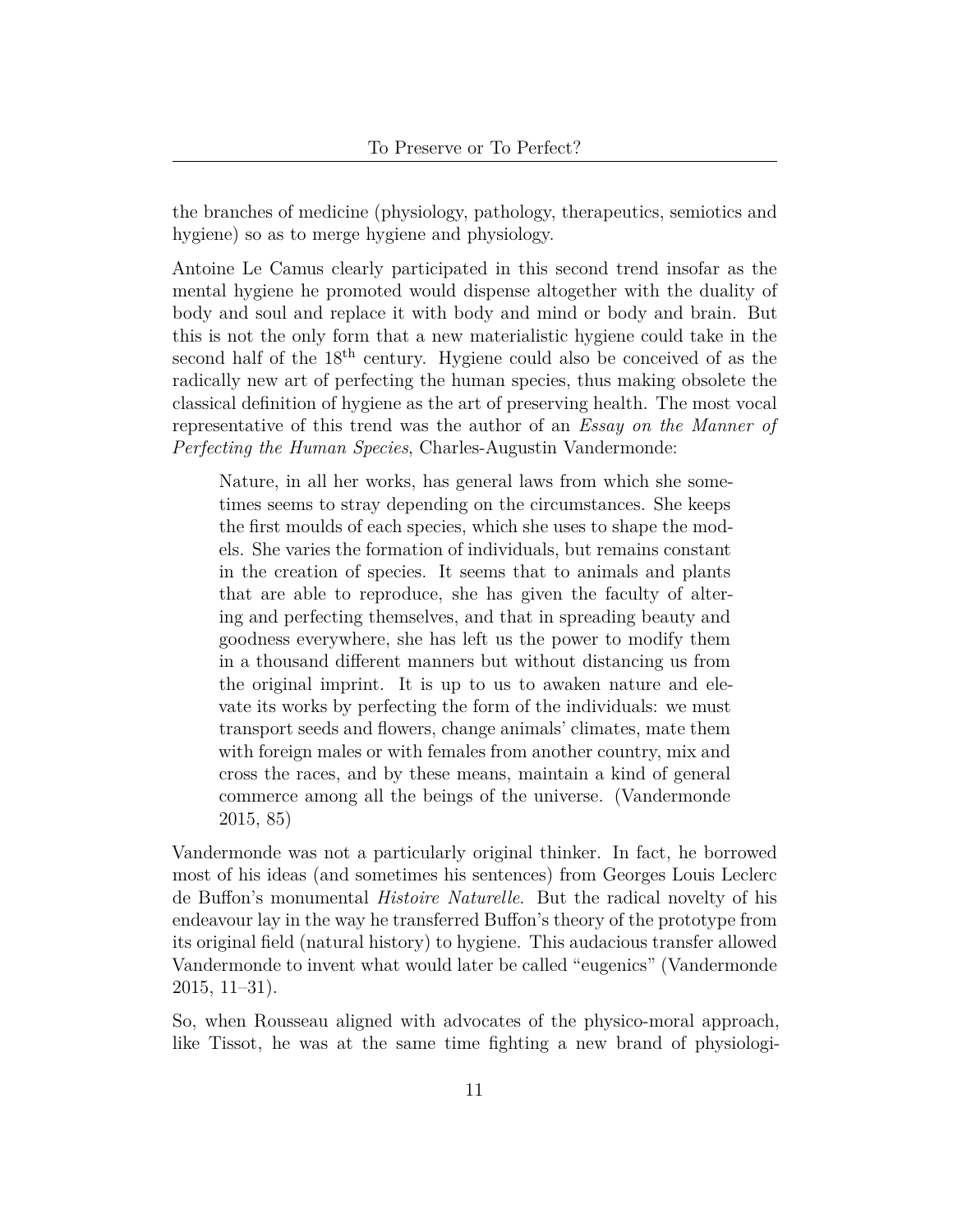cal hygiene that was gaining traction during the years when he became a philosophical celebrity. From a broader perspective, Rousseau was taking part in a covert intellectual battle. By defending his own definition of hygiene, Rousseau was confronting materialistic thinkers (such as La Mettrie, Helvétius, Diderot, etc.) who were heavily relying on physiology to promote their views. And by doing so, he was also reclaiming medical authority for himself. To put it in other words, he played hygiene against physiology. Hygiene allowed him to oppose his own interpretation of circumstantial causality ("*causalité occasionnelle*") to the linear causality that inspired most of the enthusiasm that deterministic philosophers felt towards physiology.

### <span id="page-11-0"></span>**Toward a Political Hygiene**

Rousseau's relevance at some crucial moments of hygiene's development in the 18th century now seems undeniable. But we should also consider that his hygienic inspiration had an impact on what we could call the "grand narrative" of hygiene's evolution, from its limited definition as a branch of medicine (classical hygiene), to public hygiene (starting, at least in France, with Félix Vicq d'Azyr's action at the head of the *Société Royale de Médecine* in the 1770s) and finally to the emergence of public health in the  $19<sup>th</sup>$  century when the state became the protector of its citizens' health.

If we are to believe Jacques Lambert's brilliant study (Lambert [1991\)](#page-15-5), there was a strong opposition between private or classic hygiene and public or modern hygiene. According to Lambert, public hygiene was developed mostly by non-physicians (administrators, veterinarians) or physicians that worked in very specific fields (for instance military hygiene). This distinction explains why 19th-century social hygienists criticized Rousseau: his work belonged to an old-fashioned approach that had been made obsolete by these new developments.

This interpretation is clear cut and attractive but not, given serious examination, entirely convincing: Rousseau remained an interlocutor for a disciple of Félix Vicq d'Azyr, such as Moreau de la Sarthe, precisely someone who be-longed to the pioneers of public hygiene<sup>[8](#page-11-1)</sup>. Moreau would sometimes criticize

<span id="page-11-1"></span><sup>8</sup>See Jacques-Louis Moreau de la Sarthe, *Esquisse d'un cours d'hygiène* ([1800\)](#page-15-0) and *Quelques réflexions philosophiques et médicales sur l'Émile* [\(1796](#page-15-6)).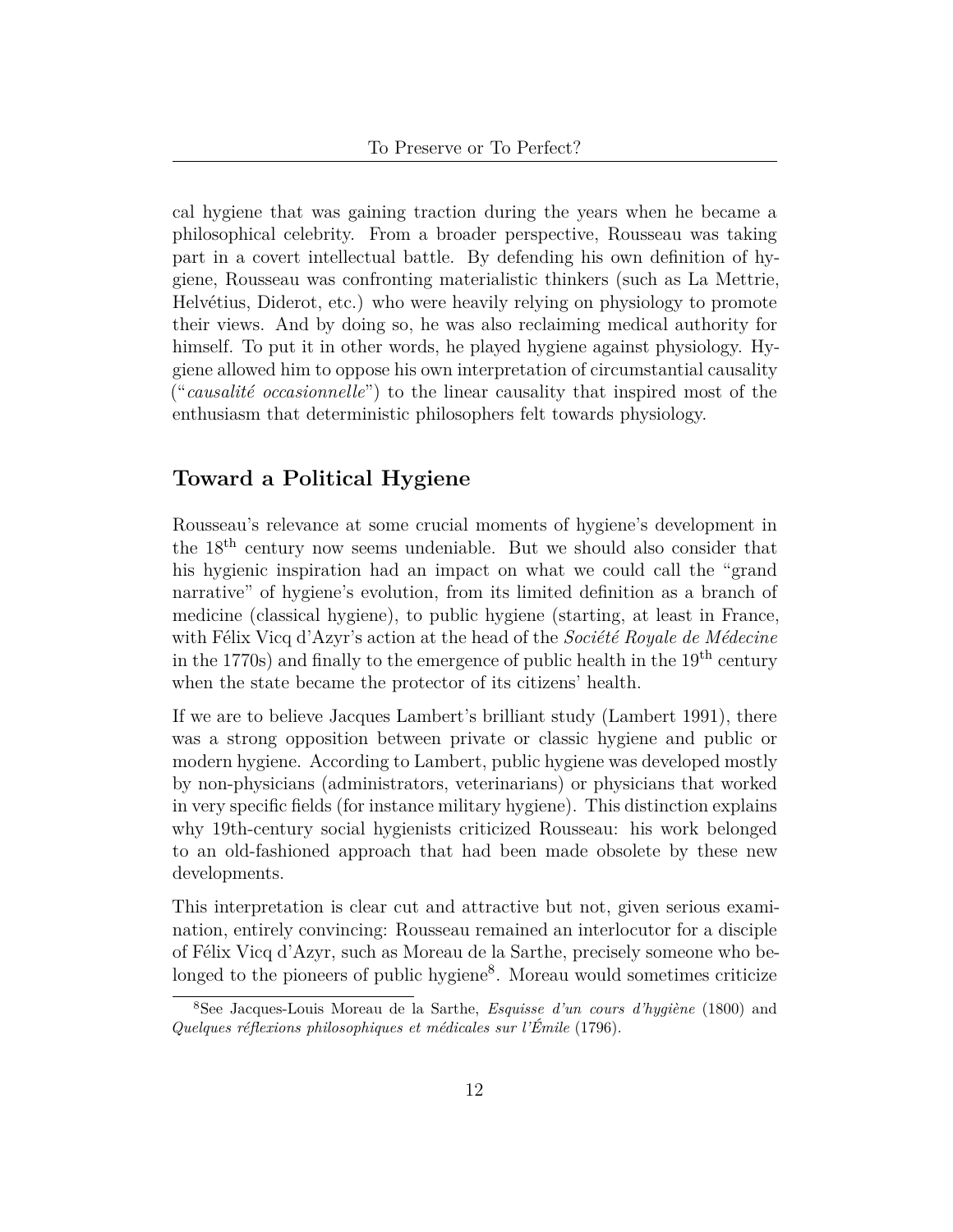some of Rousseau's hygienic advice, but he clearly considered him a valuable medical authority. More concerning is the fact that Lambert did not take into account the rise of "political hygiene", assuming we may name in such a way Jean-Noël Hallé's inclusion of political concepts and concerns within a hygienic discourse:

mores from the word *mos* = custom custom is a movement that makes us produce some  $acts = from the repetition of these acts$ derives mores an effect of habit = mores are a general habit that provides the ideas and actions of men gathered in society with a direction, a form whose aim shall be to induce them to the good, by relying less on precepts than on the impulsion resulting from habit and example  $=$ 

= public institutions are an artificial means that supports custom and provides an example. They are special institutions authorized by public authorities in which men gather in order to enjoy common occupations and pleasures.

 $=$  to institutions one should add monuments – they are objects located amidst men and whose goal is to awaken among them the same impressions always directed toward the public good[9](#page-12-0)

There is clearly a parallel between the art of predisposing an individual to private virtue (the main goal of Rousseau's *Morale sensitive*) and this art of predisposing citizens to public virtue. The *Lettre à d'Alembert* gives us some clues about how this might be achieved, for instance by relying on patriotic events or spectacles. Far from being marginalized or simply forgotten, Rousseau's hygienic approach seemed to inspire the public hygiene developments well into the 19th century. Michel Lévy, a prominent hygienist, thus echoed Rousseau's reflections in the *Lettre à d'Alembert* by celebrating "open air national theaters" ("*théâtres nationaux en plein air*") as one of the public institutions that contributed to the moral health of citizens in ancient times (Lévy [1869](#page-15-7), 1:18).

Such a quest to preserve both the national character and people's health proves that public hygiene was first not completely distinguished from political hygiene. If there seems to be an ideological affinity between pelagianism and new hygiene (see above, note 9), republicanism and this new brand of

<span id="page-12-0"></span><sup>&</sup>lt;sup>9</sup>Hallé [\(1801](#page-15-8), 14).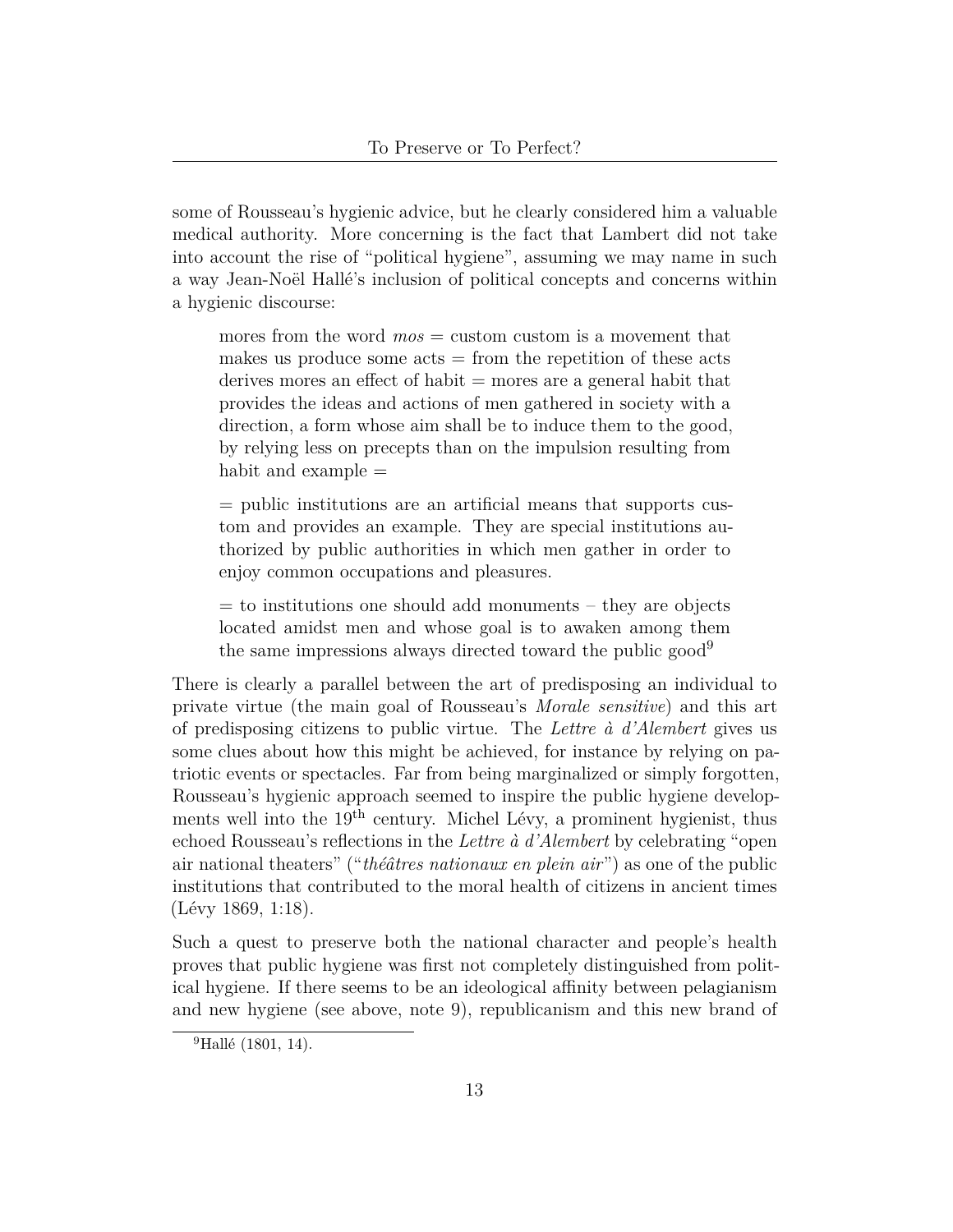hygiene are even more easily intertwined. One of the most common republican doctrines stated that no republican constitution was eternal, and that the best we could do was to slow down its aging as much as possible<sup>[10](#page-13-0)</sup>. How to contain the decay of the republic: such was the ultimate political enigma that Niccolò Machiavelli attempted to solve in his famous *Discourse on the First Decade*. According to the Italian theoretician, the solution lay in a mixed constitution as exemplified by Sparta. He considered such a political regime the best way to escape for a time the curse of Polybian "anacyclosis" (i.e. the endless cycle of constitutional change, from monarchy to tyranny to aristocracy to oligarchy to democracy to ochlocracy and back to monarchy). Rousseau did not adhere to the ideal of a mixed constitution, but he did assign the legislator the task of delaying the decay of the body politic (*corps politique*) defined as an artificial body (the only natural society is family, according to the *Social Contract*).

A second republican commonplace was put forward by Machiavelli, who drew on Spartan anecdotes and maxims to be found in Plutarch among others: walls and fortifications were for tyrants only. A true republic did not need walls; it only required republican virtue and love of the fatherland. This inner citadel was what really counted in making a country strong. Rousseau totally adhered to this commonplace. His political art aimed at preserving not exactly the constitution, as in the phrase used in the US presidential oath, but the love of the fatherland (*amour de la patrie*). In his advice to the Polish rebels, he applied this Spartan model to Poland: "Thus leave your country wide open like Sparta; but like it build yourself good citadels in the hearts of the Citizens<sup>[11](#page-13-1)</sup>". One of the main reasons why Sparta exerted such fascination over Rousseau – the so-called "arch-priest of laconism" (Rawson [1969](#page-15-9), 242)– was probably that the Greek city constituted both a hygienic and a republican model long before it was appropriated by far-right ideology. Rousseau's physico-moral approach thus had an enduring impact not only on hygiene as an evolving field, but also on Sparta as a political model (see Le Menthéour [2018](#page-15-10)). In other words, Rousseau's political hygiene found perfect expression in Sparta.

When we consider Rousseau's contribution, why should we use the phrase "political hygiene", instead of the more common "public hygiene"? Because

<span id="page-13-0"></span> $10$ See among others Goldschmidt ([1983,](#page-15-11) 755–57) and Viroli [\(1988](#page-16-10), 163–64).

<span id="page-13-1"></span><sup>11</sup>Jean-Jacques Rousseau, *On the Government of Poland*, in Rousseau ([1970,](#page-16-1) 221).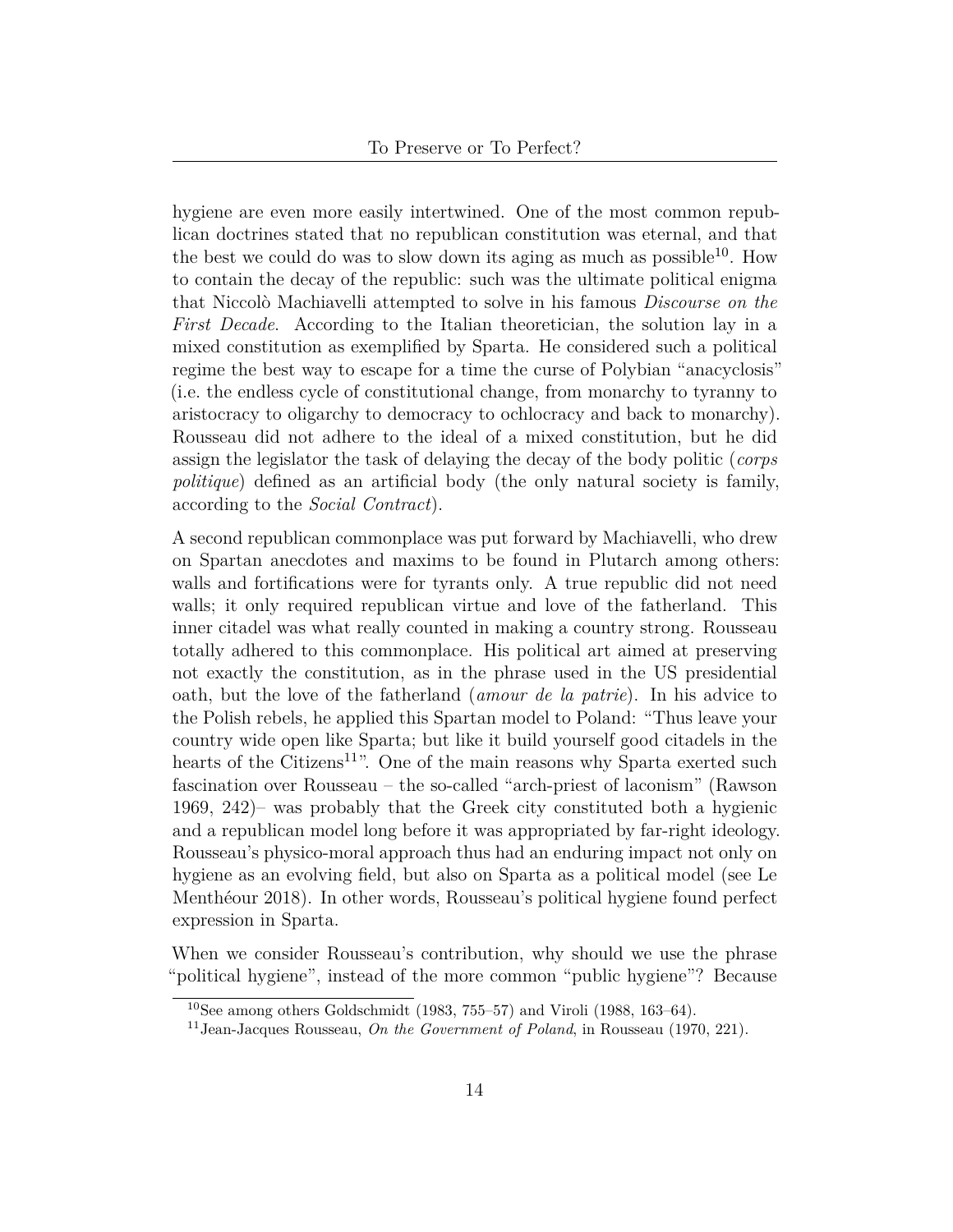there is no confusion in his work between a literal and a figurative approach to the body politic. Rousseau remained faithful to classical republicanism by stressing the fact that body metaphors and comparisons applied to political theory (for instance constitution, regime, body politic, etc.) were only discursive figures and should not be read literally<sup>[12](#page-14-1)</sup>. For public hygiene to emerge as a discourse and an institutional practice in the  $19<sup>th</sup>$  century, this awareness needed to somehow be eroded. For public hygiene, and later, for public health to be conceived as major and natural endeavours for the state, people (including administrators, politicians, state-agents, intellectuals) had to stop conceiving the moral health of the body politic figuratively, the way Rousseau did. This new paradigm surely did bring clarity, unity and efficiency to the hygienic enterprise, but there was a price to pay. This shift meant that it became more and more inevitable to forget the rich implications of moral health as a type of political empowerment, and to deprive hygiene of its republican undertones. Rousseau's specific brand of political hygiene becomes relevant again nowadays precisely because it gradually became irrelevant throughout the 19th century with the triumph of public hygiene. His physico-moral approach appears as a major source of inspiration if we wish to criticize the way public hygiene and public health have been confined to purely administrative and technical discourse, with no real reflection on either its moral nor its political implications. Rousseau's attempt to unite the art of preserving health and the art of preserving the polity, but also his insistence that there should be no difference between preserving and perfecting mankind makes his work more relevant than ever.

## <span id="page-14-0"></span>**Bibliography**

<span id="page-14-2"></span>Bensaude-Vincent, Bernadette, and Bruno Bernardi, eds. 2003. *Rousseau et les sciences*. Collection Épistémologie et philosophie des sciences. Paris: Harmattan.

<span id="page-14-3"></span>Bernardi, Bruno. 2006. *La Fabrique des concepts : recherches sur l'invention conceptuelle chez Rousseau / Bruno Bernardi.* Travaux de philosophie ; 9. Paris: Champion.

<span id="page-14-1"></span><sup>12</sup>See Bruno Bernardi, "La place des référents scientifiques dans l'invention conceptuelle : une étude de cas", in Bensaude-Vincent and Bernardi [\(2003](#page-14-2), 293–311) and Bernardi ([2006](#page-14-3)).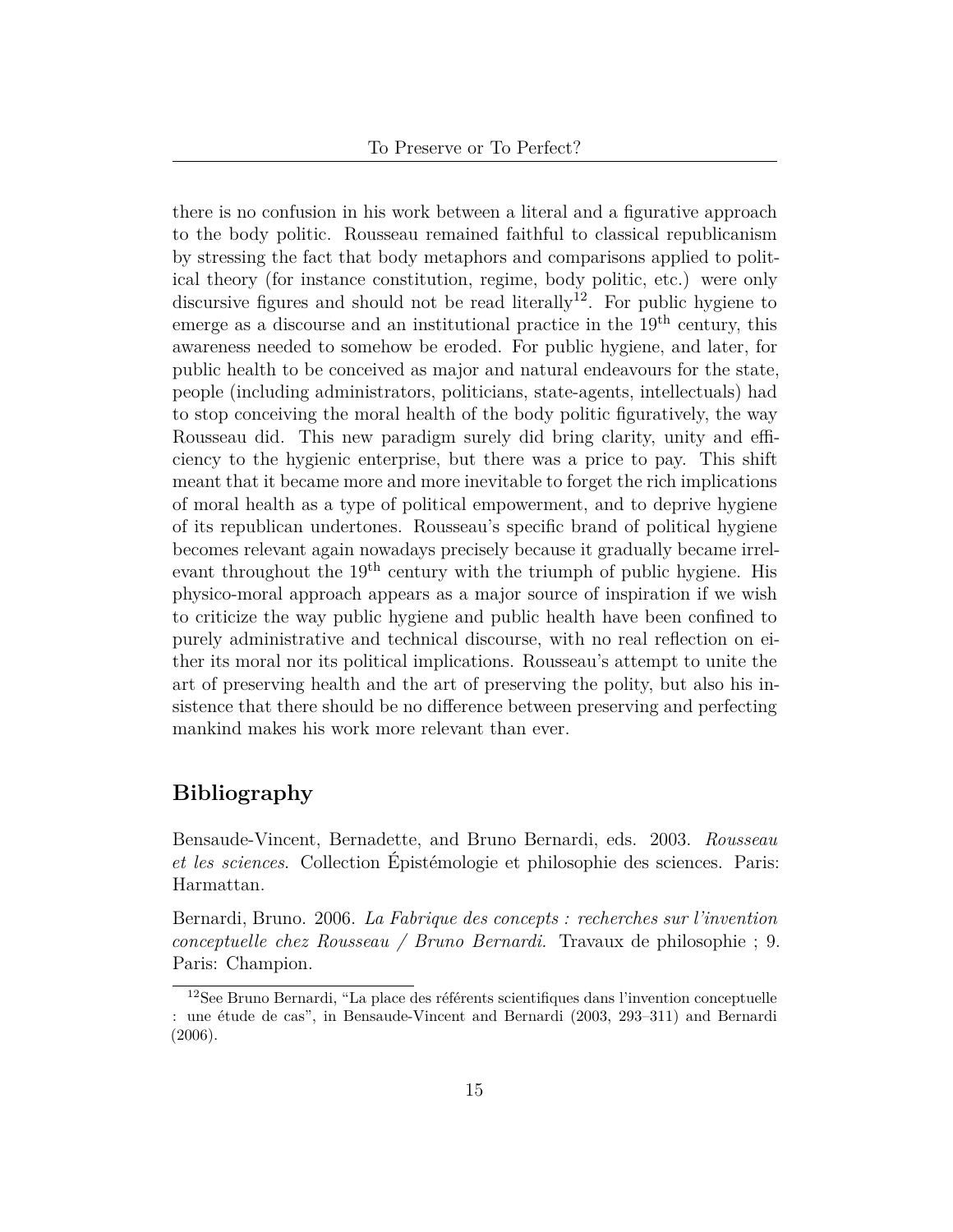<span id="page-15-11"></span>Goldschmidt, Victor. 1983. *Anthropologie et politique : les principes du système de Rousseau*. Bibliothèque d'histoire de la philosophie. Paris: J. Vrin.

<span id="page-15-8"></span>Hallé, Jean-Noël. 1801. "*Cours d'hygiène*. (Suivi de) *Aphorismes* de Peyrilhe." Paris: manuscript.

<span id="page-15-2"></span>James, Robert. 1743. *A Medicinal Dictionary; Including Physic, Surgery, Anatomy, Chymistry, and Botany ... Together with a History of Drugs ... and an Introductory Preface, Etc.* Vol. 2. London: T. Osborne.

<span id="page-15-3"></span>———. 1746. *Dictionnaire universel de médecine, de chirurgie, de chymie, de botanique, d'anatomie, de pharmacie, d'histoire naturelle, etc... traduit de l'anglois de M. James par Mrs Diderot, Eidous et Toussaint, revu, corrigé et augmenté par M. Julien Busson,...* Edited by Julien Busson. Translated by Denis Diderot, Marc-Antoine Eidous, and François-Vincent Toussaint. Paris: Briasson.

<span id="page-15-5"></span>Lambert, Jacques. 1991. "Le Chirurgien de papier. Études d'histoire et de philosophie de l'hygiène." PhD dissertation in Philosophy, Paris I (advisor: François Dagognet).

<span id="page-15-1"></span>Le Camus, Antoine. 1753. *Médecine de l'esprit, où l'on traite... des causes physiques, qui en conséquence de l'union de l'ame avec le corps, influent sur les opérations de l'esprit, etc.* Paris: Ganeau.

<span id="page-15-4"></span>Le Menthéour, Rudy. 2012. *La Manufacture de maladies : la dissidence hygiénique de Jean-Jacques Rousseau*. L'Europe des lumières, 14. Paris: Classiques Garnier.

<span id="page-15-10"></span>———. 2018. "Le paradis à portée de lance: variations autour du modèle spartiate à l'âge des Lumières." *MLN* 133: 914–36.

<span id="page-15-7"></span>Lévy, Michel. 1869. *Traité d'hygiène publique et privée*. 5<sup>e</sup> éd. Vol. 1. Paris: J.-B. Baillière et fils. <http://gallica.bnf.fr/ark:/12148/bpt6k81649v>.

<span id="page-15-6"></span>Moreau de la Sarthe, Jacques-Louis. 1796. *Quelques réflexions philosophiques et médicales sur l'Émile*. Paris: Société de Médecine.

<span id="page-15-0"></span>———. 1800. *Esquisse d'un cours d'hygiène*. Paris: Tiger, Gabon, Bernard.

<span id="page-15-9"></span>Rawson, Elizabeth. 1969. *The Spartan Tradition in European Thought.* Oxford: Clarendon Press.